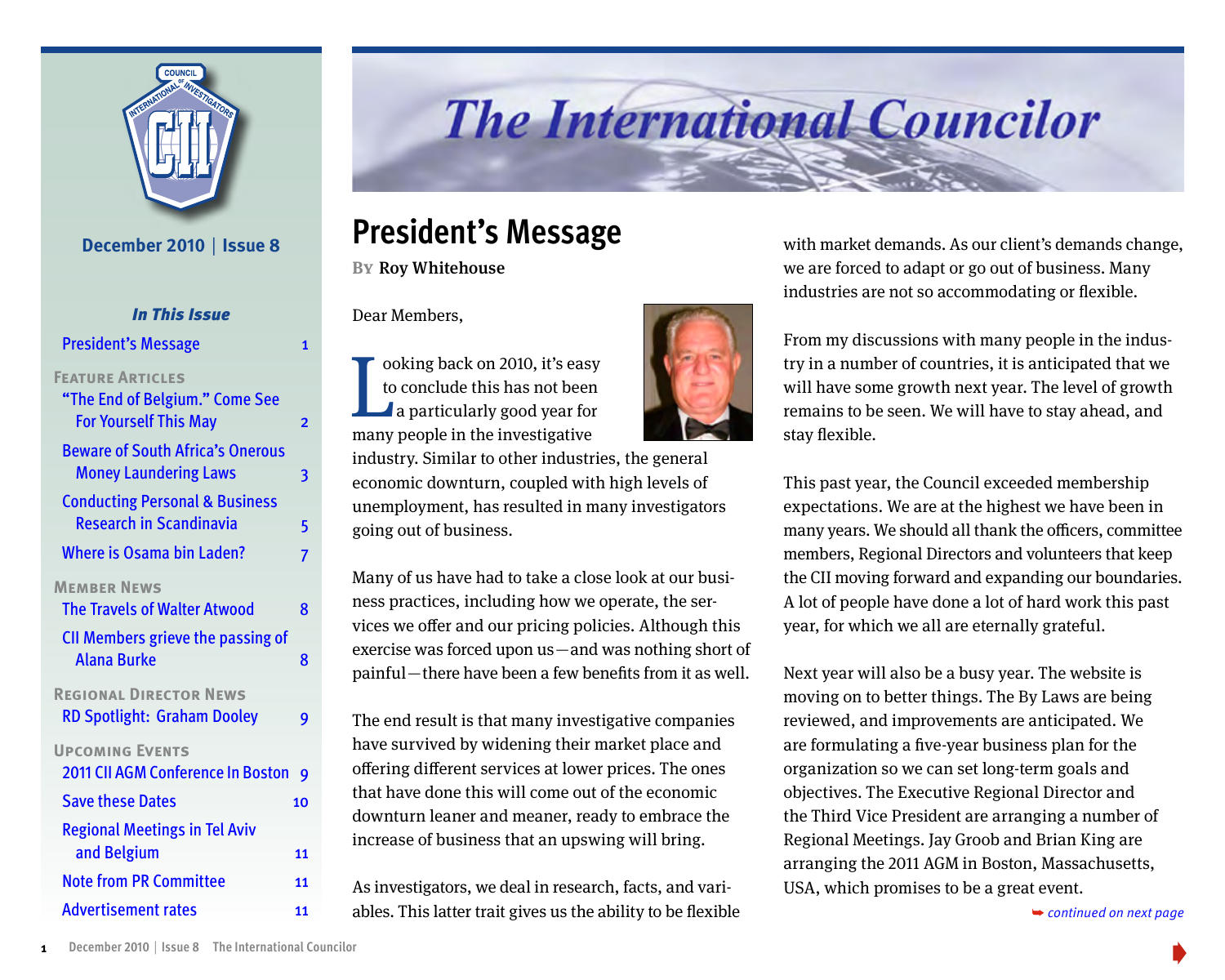<span id="page-1-0"></span>

#### **President's Message** *continued*

I urge you all to constantly visit the website and look out for the events and changes going on in the CII. If you have any news releases, educational articles or other information to share, please submit it on the website, or directly to our editor, Ken Cummins, at kcummins@capinc.com.

One last thing to help our CII members have a better year ahead: please think of the CII and CII members first when sending cases to other organizations, regions or countries. I wish you and your families a fabulous holiday season and a most prosperous 2011.

Yours sincerely, Roy Whitehouse  $\Box$ 

### Feature Articles

### **"The End of Belgium." Come See For Yourself This May**

**By**Michel deKort

The Councillor asked members to provide news from their regions of the world. In response, our Belgium representative, Michel De Kort, gave us his insight into the political climate in Belgium, and clarification of the often- used media reference to "The End of Belgium." What follows is an excerpt from his submission:

Elgium is divided into three regions: the Dutch,<br>French and German regions. For the purpose of<br>this article, let's refer to them as "states." Each<br>state has its own government. Belgium also has a French and German regions. For the purpose of this article, let's refer to them as "states." Each state has its own government. Belgium also has a federal government similar to the United States.

Recently, the Dutch have been seeking more autonomy, which has been rejected by the French region. Meetings between representatives of the Dutch and French regions have been on-going for the past six months. If the two regions cannot come to a compromise, a division of Belgium will become a reality. The result would be: Flanders (Dutch), Wallon (French) and the East-Cantons (Germanic).

In this setting, the Federal Government would no longer exist and the Dutch region would be recognized as an independent state. Meanwhile, the French region would begrudgingly combine with the German region to form one state, in spite of the French region's real desire to be recognized by France as one of their provinces. The fate of Brussels, the capital, would be unresolved. All states would remain in the European Union.

The primary reason that Flanders is seeking autonomy concerns its financial standing. (Doesn't it always get down to money?) Belgium is like most countries in Europe; the northern part of a country, in general, is much richer than the southern part (i.e., Italy, Portugal, Spain,).

Much of the revenue generated in Flanders is attributable to the sound investment history of the region in economic growth. That revenue is spread or shared with the French region, whose politicians have failed to develop a sound business plan for the last 50 years to address economic challenges.

We can only hope that politicians of both regions reach a compromise because, for the past six months, the country of Belgium has essentially been operating without a federal government. This scenario forces Belgians (including this writer) to occasionally concur with the saying: "Government doesn't solve problems, government is the problem!" I trust my comments provide some insight into the allegation that "Belgium has ceased to exist."

I encourage members to draw their own conclusions by attending the 2011 CII Regional Meeting in Antwerp, Belgium on 20 – 22 May, 2011. As Regional Meeting host, I would be happy to welcome you to my town of Antwerp (which will not cease to exist). And when you think of Antwerp, think of the home of Rubens, chocolate, fashion, diamonds, gastronomy

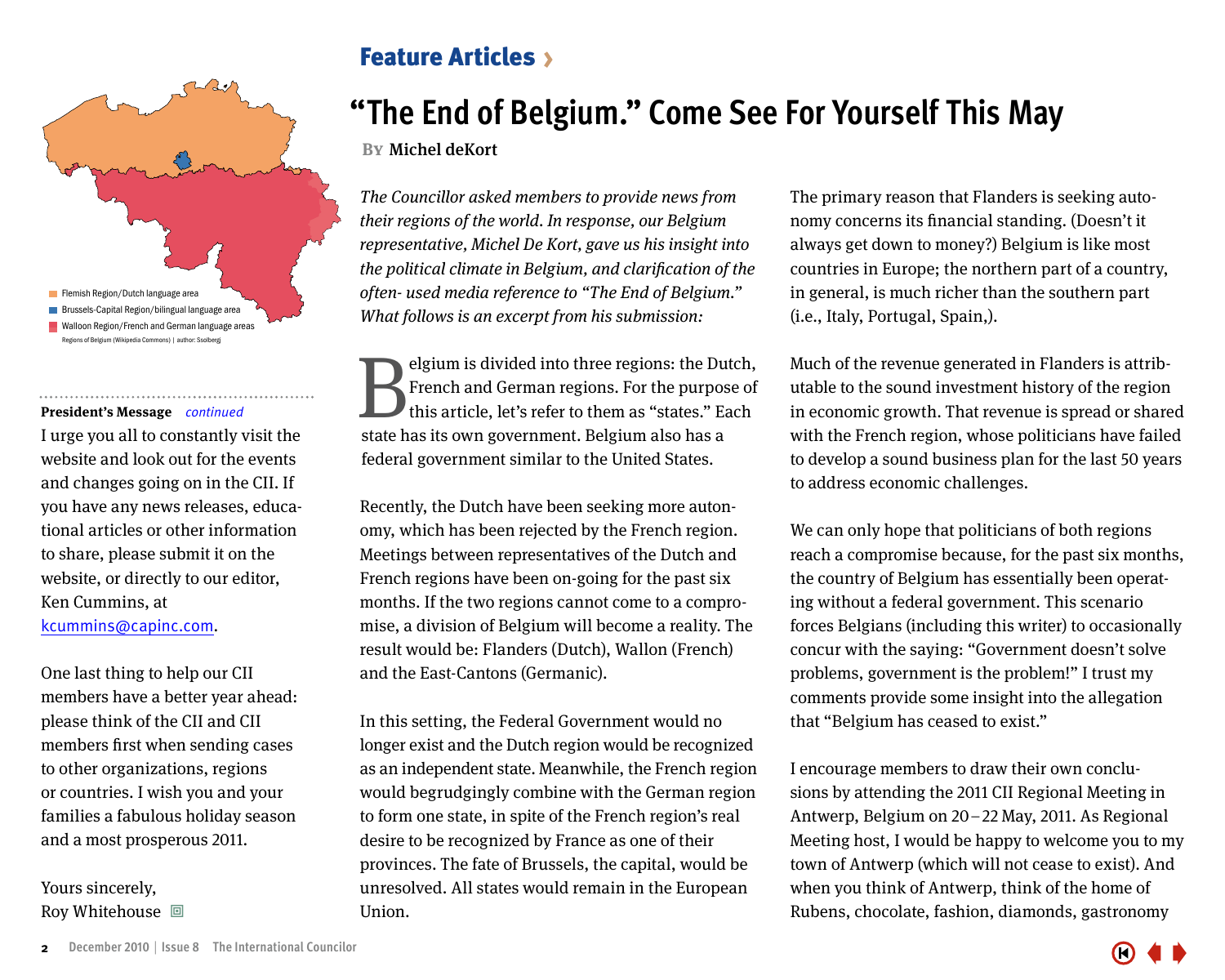### <span id="page-2-0"></span>**Beware of South Africa's Onerous Money Laundering Laws**  $\parallel$  BY Peter Grant

Since 1994, when South Africa was readmitted into the international arena, the deregulation of international markets and the advancement in communication technology have resulted in a dramatic escalation in organized crime ince 1994, when South Africa was readmitted into the international arena, the deregulation of international markets and the advancement in communication technology have resulted in a dramatic escaof wildlife in South Africa.

Money laundering is defined by the South African Law Commission as: "the manipulation of illegally acquired wealth in order to obscure its true source or nature which is achieved by performing a number of transactions with the proceeds of criminal activities that, if successful, will leave the illegally derived proceeds appearing as a product of legitimate investments or transactions."

The conversion of illegally acquired wealth into apparently legitimate funds can take place through a number of mechanisms. For instance:

- the placing of cash in domestic or foreign banks or other financial organizations;
- the purchase of expensive goods such as aero planes, yachts, artworks, precious stones, metals and luxury cars; and
- integrating the funds into the economy through unscrupulous investors.

It has been estimated that millions of American dollars, all dirty money, are laundered each year in South Africa.

**The End of Belgium** *(continued)*

and beer. At least one of those temptations should appeal to every one of our members.

Kind regards and Happy Holidays to all our members and their families.  $\Box$ 

Michel de Kort is owner of de Kort Partners Ltd, in Antwerp, and wants to see all of you there in May.

In terms of the South African common law, people who intentionally involve themselves in money laundering can be prosecuted in relation to the underlying offence. But the South African government has endeavored to create a statutory framework to increase the ambit of criminal laws relating to money laundering. This involved the enactment of the Drugs and Drug Trafficking Act 1992, the Proceeds of Crime Act 1996 and the Prevention of Organized Crime Act 1998 (referred to as POCA). POCA was enacted and came into effect on 21 January 1999. It repealed the Proceeds of Crime Act and those provisions in the Drugs and Drug Trafficking Act relating to money laundering. Apart from South African common law, money laundering is currently governed only by POCA.

POCA was enacted in January 1999, and it is currently an offence under POCA, for example, to enter into any agreement or engage in any transaction or perform any act in relation to property where you know — or ought reasonably to have known—that such property is or forms part of the proceeds of unlawful activities, if such agreement, transaction or act would have the effect of concealing or disguising the nature, source, location, disposition or movement of the property. Property is defined in POCA as, "money or any other movable, immovable, corporeal or incorporeal thing and includes any rights, privileges, claims and securities and interest thereon and all proceeds thereof."

POCA also criminalizes the rendering of assistance to another person to enable him or her to benefit from crime, and criminalizes the acquisition, possession or use of proceeds of the crime of another. It furthermore creates an obligation on every person carrying on business, and on every employee of a business, to report any transaction which is suspected of having involved proceeds of crime, or of facilitating the transfer of such proceeds, whether such transaction was completed or not.

So, for example, a South African resident arrives at an insurance company's parent office in London, or at one of its local offices, with GBP £750 000 (not SA Rand) to invest in a single premium policy. This strikes the agent as good for business, and he issues the policy, or his London office issues the policy after having obtained his approval. The agent and his employer may have committed an offence under POCA because their suspicions should have

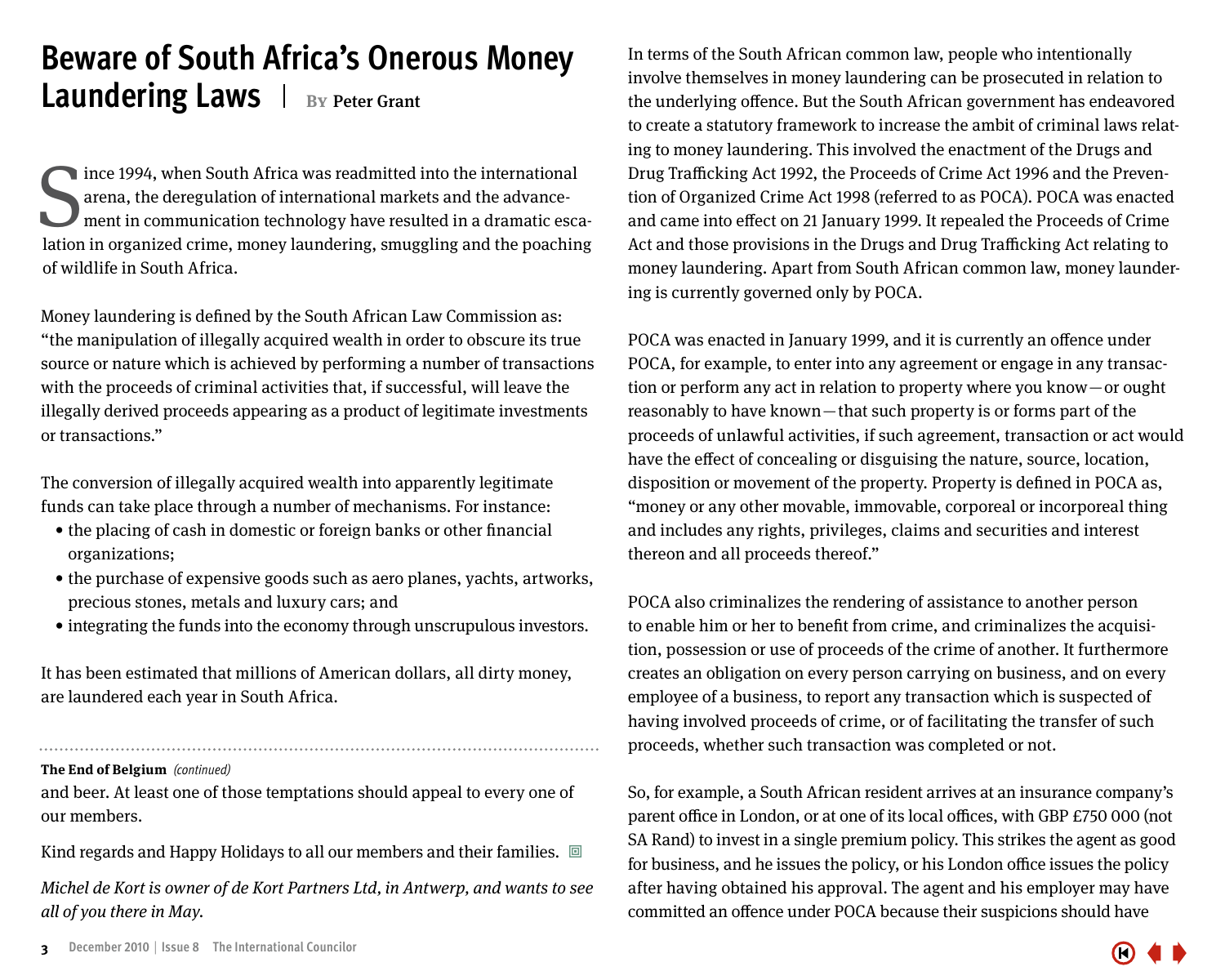#### **Money Laundering** *continued*

been aroused that the South African resident's £750 000 could be derived from the proceeds of crime.

Another example of the potential for money laundering in the insurance industry is the overpayment by a money launderer through the use of "dirty money" of an amount due in terms of a policy, e.g. a large premium. The simplest way to launder the overpaid portion of that amount is to request that the excess be repaid, and then to represent such repayment as

a payment in terms of the policy.

As part of the South Africa government's commitment to the fight against money laundering, the Financial Intelligence Centre Act 2001 (generally referred to as FICA) was promulgated. The core sections have been in operation since 1 February 2002. The object of FICA, which largely mirrors anti-money laundering legislation adopted in other leading international jurisdictions, is to complement POCA.

The Money Laundering Advisory Council, made up of other role-players concerned with

combating money laundering, has also been set up by FICA. Sectors of the market defined by FICA as "accountable institutions" (including the insurance and re-insurance industries) impose onerous and controversial obligations to implement internal administrative systems that will guarantee that they known and keep records of their clients, report certain suspicious or unusual transactions and train their employees to recognize and deal with suspected money laundering. The provisions of FICA primarily affect accountable institutions, but are also applicable to all persons.

According to FICA certain statutory bodies and functionaries — such as The Financial Services Board and The Law Society of South Africa — are "supervisory bodies. As such, they are required to report any suspicious transactions concluded by the institutions which they oversee.



An accountable institution must know its clients, and, therefore, may not establish a business relationship (defined as "an arrangement between a client and an institution for the purpose of concluding transactions on a regular basis")—or even conclude a single transaction with a client—unless the institution has taken certain prescribed steps to establish and verify the identity of the client and, if necessary, the identity and the authority of the client's agent or principal. This also applies to already existing business relationships established prior to the commencement of FICA.

> The requirements relating to identification and verification procedures for persons who enter into transactions with an "accountable institution" have been expanded considerably. Accountable institutions are not only required to obtain details of the identity, date of birth, residential address and nationality of its client, but also information as to:

• the source of a person's income;

• the source of funds which are expected to be used in concluding single transactions or transactions in the course of a business relationship;

• the income tax registration number of the person (with whom it is proposed to do business);

- the amount of that person's gross annual income; and
- the estimated net value of his or her estate.

This information has to be obtained from South African citizens, South African residents, and foreign nationals.

The process of verification means that an accountable institution should compare, for example, the identifying particulars provided by the client with other available information to establish whether the particulars provided by the client truly and correctly reflect the client's identity. For instance, if a person provides his or her identity number, that must be verified by inspection of his or her official identity document.

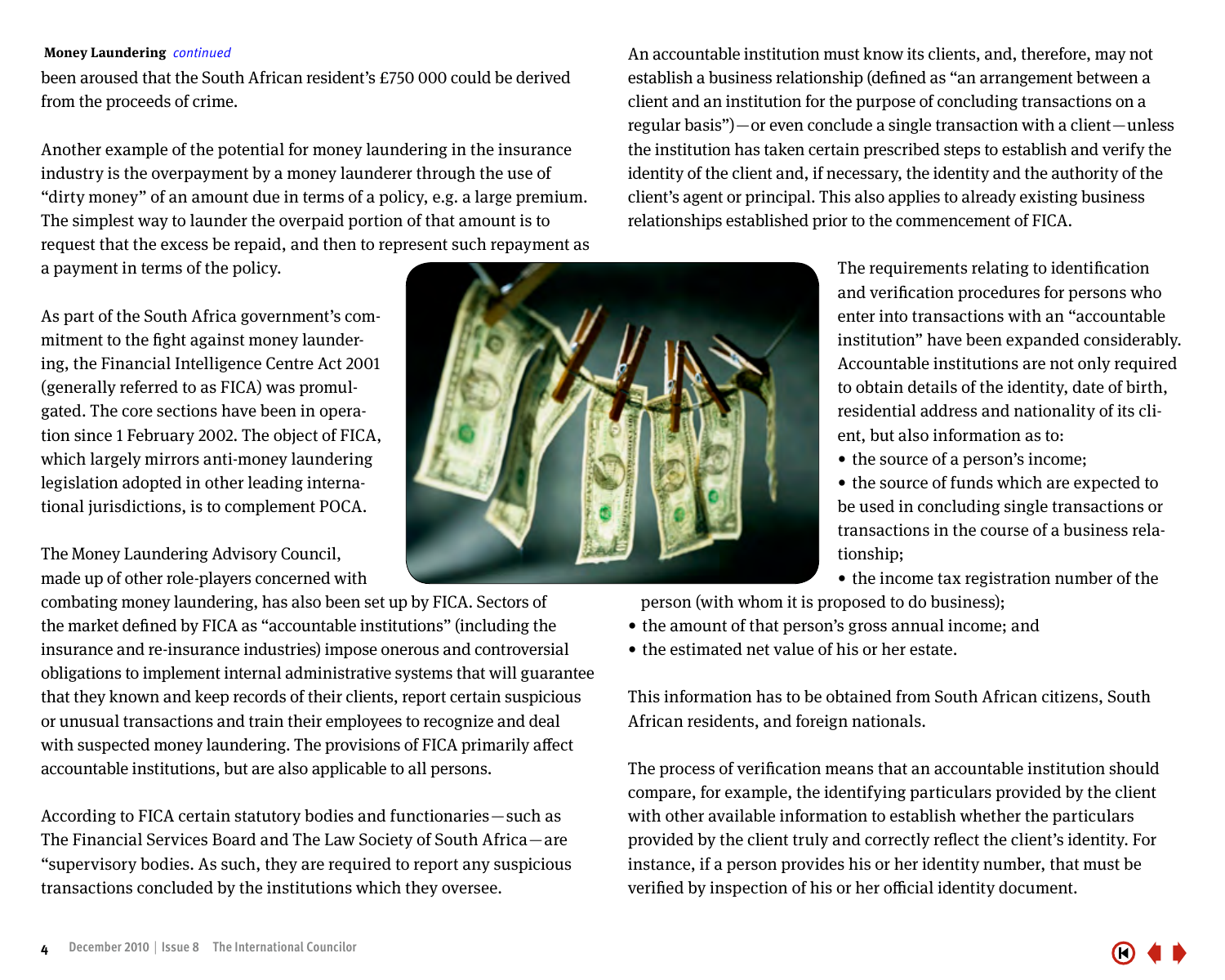#### <span id="page-4-0"></span>**Money Laundering** *continued*

The verification of existing clients' identities is required, as is the tracing of all accounts at the accountable institution involved in transactions concluded during the business relationship.

The accountable institution will also be required to keep proper records (which may be kept in electronic form) of:

- the identity of a client and the client's agent;
- $\bullet$  the manner in which the identity of the persons referred to was established;
- the nature of the business relationship or transaction;
- the amount involved and the parties to the transaction;
- all accounts that are involved in transactions concluded in the course of a business relationship, and in a single transaction;
- the names of the person who obtained the information on behalf of the accountable institution; and
- any document or copy of a document obtained by the accountable institution in order to verify a person's identity.

The records have to be kept for at least five years from the date on which the business relationship is terminated or, in the case of a single transaction, for at least five years from the date on which that transaction is concluded.

Each accountable institution is required not only to appoint a compliance officer (or pay a substantial fine if it fails to do so) but also to develop its own internal rules prescribing the procedures which are to be followed for the establishment and verification of identity, the reporting of suspicious or unusual transactions, the storing of records, and so forth. In addition, accountable institutions have to take such steps as necessary to ensure that its employees are properly trained and equipped to comply with the provisions of FICA.  $\Box$ 

Peter Grant is the owner of C Risk International Group in Lyttelton, Gaueng, South Africa. He would like to thank KPMG, Deneys Reitz, South African Revenue Services (SARS) and South African Reserve Bank (SARB) for information and assistance provided in the preparation of this article.

### **Conducting Personal & Business Research in Scandinavia**  $|$  BY Anne Styren

It is a common thing to use collective concepts. We like to talk of areas<br>such as Central America, Europe, the Far East, the Nordic countries and<br>Scandinavia. The aforementioned concepts denote geographical areas<br>where the t is a common thing to use collective concepts. We like to talk of areas such as Central America, Europe, the Far East, the Nordic countries and Scandinavia. The aforementioned concepts denote geographical areas But the collective terms can be troublesome—and often the similarities are not at all as strong as one might believe. Actually there is a good deal of confusion as to the distinction between Scandinavia and the Nordic

countries, and the countries involved are very different when it comes to both language and access to information.

#### **What are the Nordic Countries? Where is Scandinavia?**

The Scandinavian peninsula—i.e., Norway and Sweden—is the basis of the concept, Scandinavia. We often also include Denmark when we talk of Scandinavia, but, strictly speaking geographically, the peninsula only consists of Sweden and Norway. The "Nordic countries," however, form a significantly larger group as they also include — in addition to the two Scandinavian countries — Denmark, Finland, Iceland and the Faroe Islands. Since Greenland is governed by Denmark, you could also say that this polar region should belong under the concept of the Nordic countries. It may also be of interest to mention that the Nordic countries are home to two aboriginal peoples — the Lapps in northern Scandinavia and the Inuits in Greenland—which provides an additional dimension.

#### **About Languages**

Scandinavia, as previously stated, is not "a country" – nor do we have "a language." It is not even certain that we understand each other despite our geographical proximity.

The Nordic languages, with the exception of Finnish, have a common Germanic basis. Old Norse and Icelandic are very closely related, and today's Norwegian "Bokmål" (Norway has two official languages: Bokmål, or Book Language, and Nynorska, or New Norwegian) has its basis in Danish. Aside from all the dialects — which can create additional

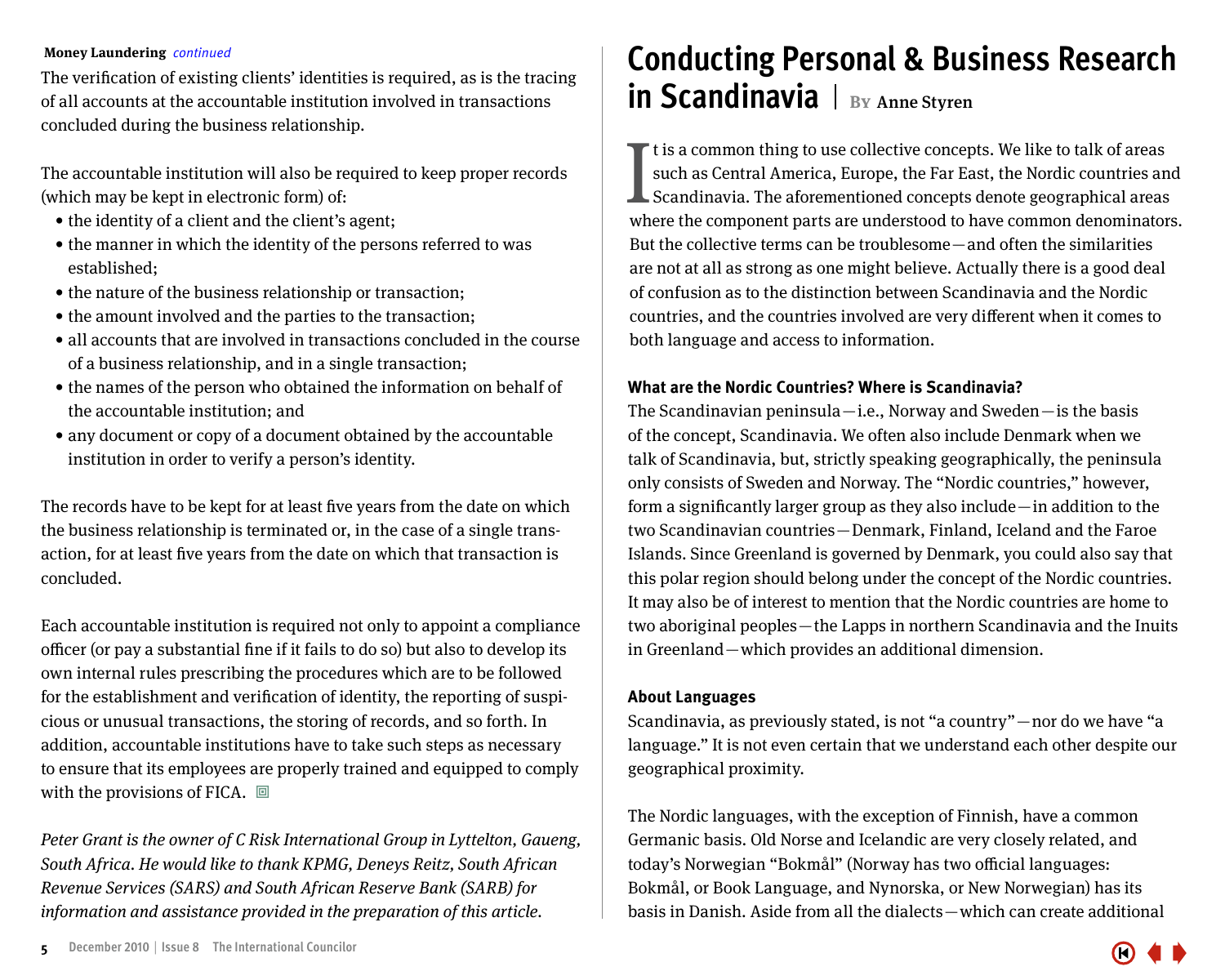#### **Scandinavia** *continued*

difficulties—one could, in general, say that there is a good deal of comprehension between the Swedish, Norwegian and Danish languages.

Icelandic and Faroese are, however, different and are not immediately understood by the Scandinavian population. Finnish, which belongs to the Ugrian family of languages, is even more unfamiliar, and has nothing in common with the other Nordic languages. As luck would have it, Finland also has two official languages – Finnish and Swedish – which make communication easier, principally in those regions where Swedish is common. (Without going too deeply into the linguistic variations, we would nevertheless, as an example, like to mention that Sweden has today five recognised minority languages: Lappish, Romani, Meänkäli, Finnish and Yiddish!)

Naturally, it is also the case that the majority of people who live in the Nordic countries today speak English and/or other non-Nordic languages. Still, we must be able to communicate in the local language to ensure that we appreciate the subtle nuances and share a common understanding of concepts and technical terms — between us, the client and the respondent. We must be able to read articles and texts in their original versions to get a firsthand impression of what the writer has thought and meant. In addition, it is, of course, also the case that the majority of material found in any country about companies, markets, laws et cetera is in the country's home language.

So despite the fact that English versions are produced more often these days, we spend quite a large part of our work in translating, collating and making summaries into English.

#### **Information Culture**

The Nordic countries are also very different when it comes to their information culture. Perhaps one can trace some of these differences to occupation versus neutrality during the Second World War. Sweden has — for whatever reason — a considerably more open outlook towards information than its Nordic neighbours. In Sweden, many more personal facts are publicly available than in, for example, Denmark and Norway. Statistics have been kept far more diligently here, and companies' annual reports were put into digital format much earlier. Finally, there is a somewhat greater openness and willingness to answer questions about a company and its market in Sweden and Finland than there is in Norway or Denmark.

#### **Sources and Databases**

The Scandinavian countries differ in providing access to data-based information. The number of commercial databases is not great. Even though the digitalised official sources are increasing in number and accessibility, there is still much which can only be obtained by telephone. We could mention, as an example, that the local district courts in Sweden do not have any joint register, and you have to phone each one to do a litigation check.

When it comes to personal information, it is notable that the publicly available material in Sweden is also far more extensive than in Norway and Denmark. As personal information is almost non-existent in Denmark, a relatively new database of business executives is particularly helpful. All three countries use "personal ID numbers," and these are very important to the research process. In Sweden, they are often accessible, but in Norway and Denmark, they must be provided by the individual as there is no public way of obtaining the personal ID number. Company accounts are digitally available in all Nordic countries, but please note that they are in their local language.



Wiktor Mazur at en.wikipedia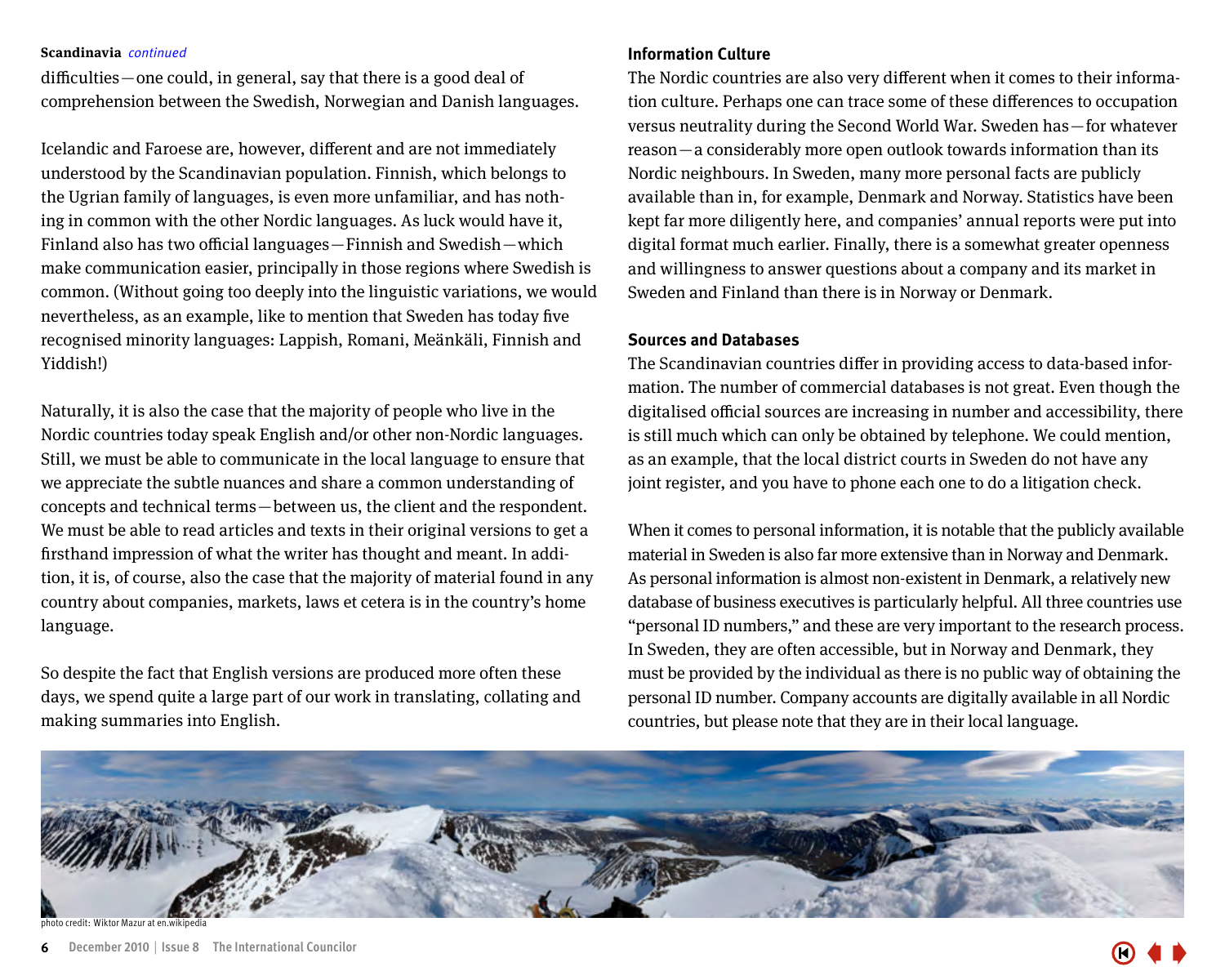#### <span id="page-6-0"></span>**Scandinavia** *continued*

**"Of course it's true and correct!"** Swedish media has been reporting several scandals lately where the background checks have been non-existent. Criminals have been elected into sophisticated organisations. Someone has gotten a job using his or her spouse's university degrees/Money is given to projects without proper checks on the receiving partner (who in one case happened to have a very shady background). And so on. It seems as if decisions are often made on "gut-feeling" and instinctive trust rather than on hard facts.

This article's simple ambition is to provide some insights into some of the differences within the Nordic region. We can provide a more detailed list of the basic can and can't-do's for personal due diligence/background research for each specific country for anyone who is interested.  $\Box$ 

Anne Styren is the owner and Managing Director of Profile Intelligence AB, in Stockholm, Sweden and a new member of CII. She has been employed by the very same company since the beginning of her career and in 2000, became Profile Intelligence's sole owner.

### **Where is Osama bin Laden?**

#### **By** Jack Devine

here is no doubt that Osama bin Laden is foremost on the minds of the courageous CIA and Special Forces officers in Afghanistan who are I here is no doubt that Osama bin Laden is fore<br>most on the minds of the courageous CIA and<br>Special Forces officers in Afghanistan who are<br>looking for him. Where he hasn't appeared lately is in the debates about what the United States is trying to achieve in Afghanistan and whether our emphasis should be on counterinsurgency and nation-building or on counterterrorism.

It has been nine long years since bin Laden and his disciples attacked the United States, bringing about the catastrophic loss of American lives on Sept. 11, 2001, and more in the military battles that followed.

The debate about where we are headed in Afghanistan must include finding bin Laden. This should be our top priority as we wind down our presence there. We have entered into two problematic wars

and have expended a great deal of blood and treasure since September 11. What was it all about, if not capturing bin Laden?

It is amazing that bin Laden has disappeared not only physically but also from our Afghanistan lexicon. It is almost as though there is a conspiracy to play down his importance.

The cognoscenti in the intelligence world have for some time felt that bin Laden isn't important because he is only a symbol for al-Qaida. Moreover, they

believe that the real threat is elsewhere and that bin Laden has only indirect influence over the groups his message spawned. Only history will tell conclusively if he really is this benign. I don't believe it.

Even if one accepts that bin Laden is less relevant today and only a figurehead without organizational muscle, this judgment greatly underestimates the impact of removing him from the center of the radical terrorist movement. On the run, he is a symbol that terrorism can prevail and that its leader can survive despite our massive military power. If we end this myth, we stand

> a good chance of triggering a trend away from radical Islamic terrorism.

The fall of a charismatic leader traditionally deflates a movement's followers, and these leaders are seldom replaced with individuals of even remotely similar presence and charisma. In the 1960s and '70s, for example, when terrorism and insurgency were rampant in Latin America, the Cuban-inspired ideological movement rippling through South America lost much of its luster with Che Guevara's

Osama bin Laden in a video broadcast in 2001.

demise in the mountains of Bolivia in 1967.

No one questions that the Afghan terrain is challenging and that many tribal considerations need to be confronted. But the United States and its allies have a 100,000-strong army there, and we are spending about \$100 billion a year on the war effort. We certainly have in place the resources needed to complete the task.

Equally challenging is working around Pakistan's national security politics. A few years ago, in a discussion with a senior leader of the U.S. intelli-



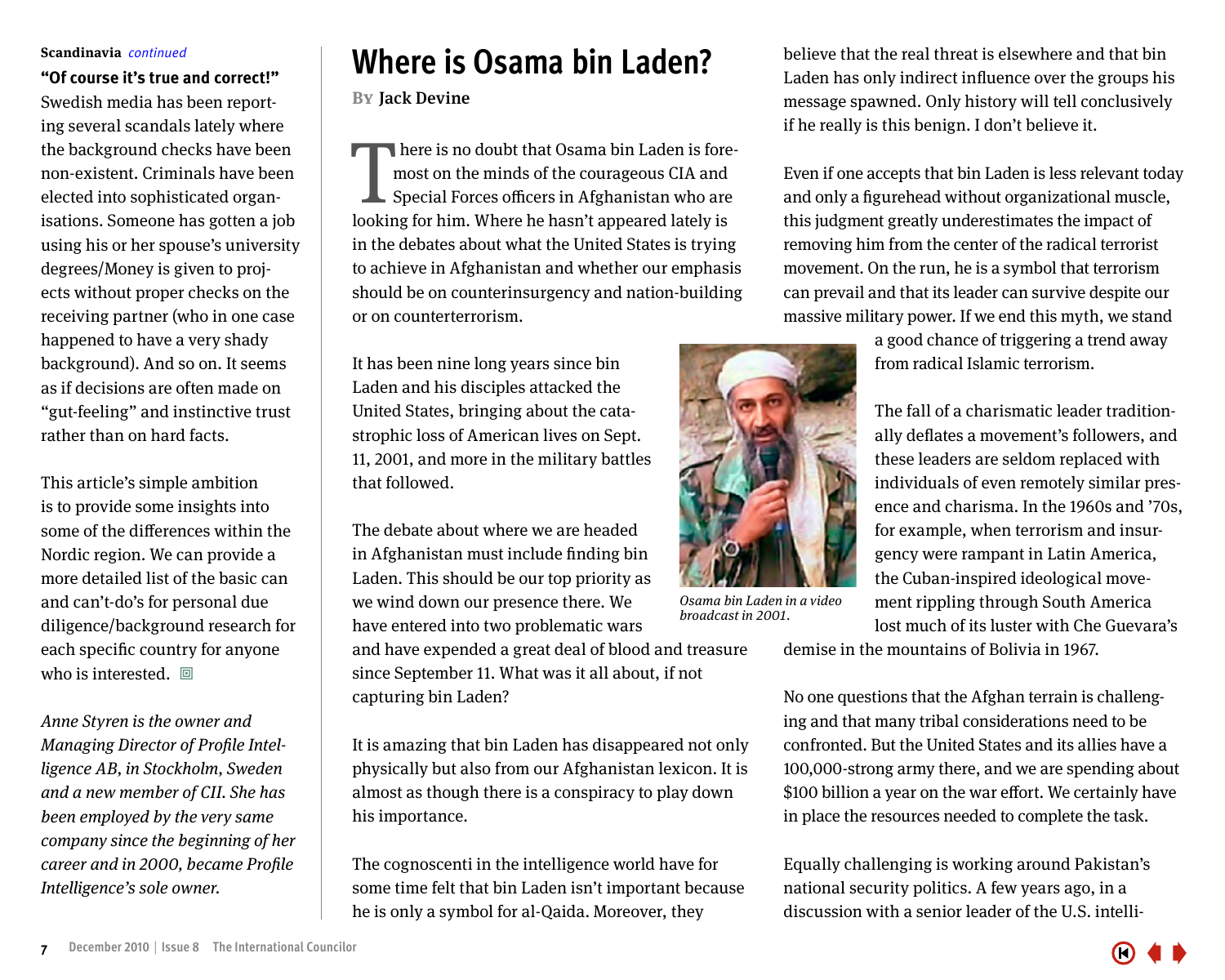#### <span id="page-7-0"></span>**Where is Osama bin Laden?** *continued* Member News >

gence community, I asked why we hadn't captured bin Laden. The response boiled down to "it's complicated." The implication was that elements within the Pakistani government were an impediment to his capture. If that is still the case, we should forget about nation-building in Afghanistan and, like Sherman marching across Georgia during the Civil War, march our army across eastern Afghanistan, pressing forward even into Pakistan's Northwest Frontier, and continue the march until we capture him.

We should advise the Pakistani government of our intention in no uncertain terms. While Pakistani officials would surely fuss, as they have done over a recent uptick in Predator drone attacks, it's a pretty good bet that we would have bin Laden's head on a platter before we got anywhere near the Pakistani border. This is not traditionally how we deal with important allies, and it is not a formula for routine diplomatic discourse. But in certain exceptional circumstances, hardball is called for. I also suspect the fallout would be far less damaging and more ephemeral than many might suggest.

It is hard to imagine an acceptable exit from Afghanistan without bin Laden's demise. Putting him to rest would provide a truly meaningful rationale for leaving. The most recent publicly available intelligence reports show that there are few al-Qaeda terrorists remaining in the region; many have moved elsewhere, including to Yemen.

We need to move bin Laden back to center stage in our Afghanistan strategy. However the administration's coming policy review turns out, let's hope we won't still be looking for Osama bin Laden on Sept. 11, 2011. □

Jack Devine, a former CIA deputy director of operations and chief of the CIA Afghan Task Force from 1986 to 1987, is president of the Arkin Group, a private intelligence company based in New York, and CII member. This column first appeared in The Washington Post on October 10, 2010.

**By** Joan Beach

### **The Travels of Walter Atwood**

ong time CII member, Walt Atwood, sends his season greetings from L**L** sunny Florida, USA. Walter reports he is "enjoying Jacksonville" and his "travels around the country." Walter has not only visited friends and relatives, but he also attended his 71st high school reunion.

Walter's health has improved with the help of the Mayo Clinic. He plans to start 2011 on a high note with a 15-day cruise in the Mediterranean Sea visiting six countries, and spending New Years Eve in Barcelona, Spain. The University of Florida (Institute of Aging) has selected Walter to participate in a four year program. Stay healthy and enjoy the holidays."

### **CII Members grieve the passing of Alana Burke**

Not all news in good news. And so it is the case with the announcement that Alana Burke, wife of CII member Jack Burke of Chicago, Illinois, died on December 20, 2010, after a valiant battle with breast cancer. As Jack said, "Alana embraced CII and regarded her friendships within CII as a part of her family."

The funeral was held on Monday, December 27, 2010 at 10:30 a.m. In lieu of flowers, memorials may be sent to LCMH Foundation, 2800 West 95th Street, Evergreen Park, IL 60805. Attention: Beverly Breast Cancer Walk. Jack will not be reviewing his emails anytime soon so please contact him privately to provide your love and support. Alana will be featured in our next newsletter. **□** 

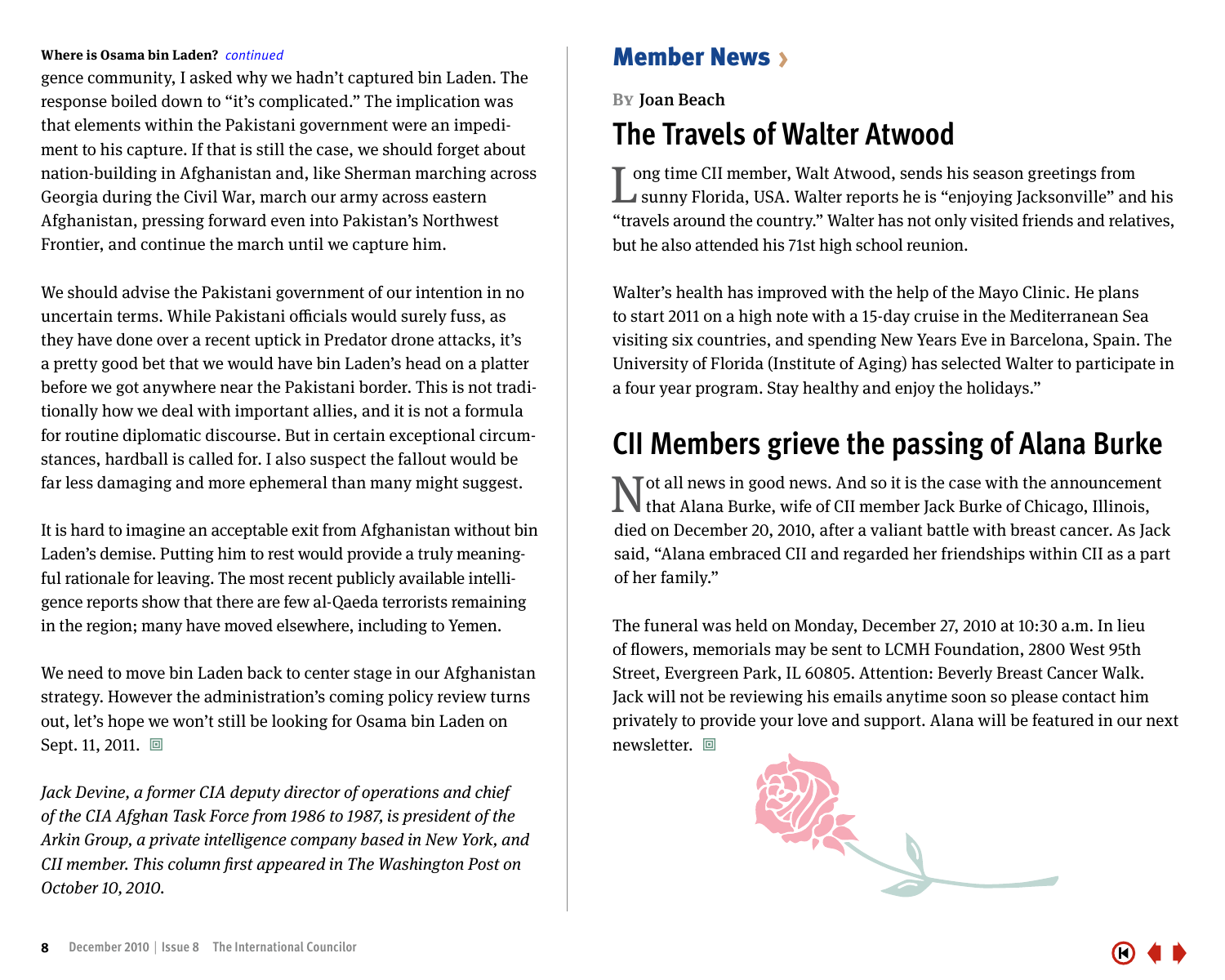### <span id="page-8-0"></span>Regional Director News

### **RD Spotlight: Graham Dooley** Regional Director, France

The Phalam H. Dooley, Regional<br>Director, France, is a former<br>United Kingdom Police Office<br>Graham completed 17 years of servi Director, France, is a former United Kingdom Police Officer. Graham completed 17 years of service as a Police officer before leaving the department in 1991 and moving to France. Upon arriving in France, Graham



established his own business in French real estate.

In 1996, Graham obtained his PI License. He joined CII in 1998 and has remained an active member, providing valuable insight into legislation affecting all European investigators and specifically issues related to record keeping in France. Graham is also a member of the EPIC (Ex Police in Industry & Commerce Organization), CNSP-ARP (Conseil National Superieur Professionnel des Agents de Recherches Privees), ABI (Association of British Investigators) UK-PAS (UK Process Servers Association) and the esteemed Intellenet organization.

In 1999, Graham was appointed as Regional Director for France. He specializes in missing person cases, fraud and accident investigations. He has an office in northwest France and can offer services throughout the country using English and French speaking detectives.  $\Box$ 

## **2011 CII AGM Conference In Boston** Upcoming Events

he upcoming AGM Technology Seminar will be held in Boston, Massachusetts, USA. For our non-U.S. members, Boston is a major historical seaport located in the northeast The upcoming AGM Technology Seminar will be held in<br>Boston, Massachusetts, USA. For our non-U.S. members,<br>Corner of the United States. Boston was of great significance in the formation of the United

States. CII accommodations are set in the luxurious and conveniently located Boston Copley Marriott Hotel.

#### Our presentations include:

**Internet Investigations:** how to dig deeper than the typical search engines. How to exploit databases.

**Computer Forensics and Private Investigations:** take a journey through the application of computer forensics in civil and criminal cases. Uncover digital "smoking guns."



Our speakers will include **Mark Spencer**, President of Arsenal Consulting, where he leads engagements involving computer forensics, information security, and electronic discovery for law firms, corporations, and government agencies. He has more than a decade of law enforcement and private-sector computer forensics experience. Mark is also an adjunct professor at Bunker Hill Community College

in Boston and an instructor at the Computer Security Institute. He has taught seminars and training classes for clients including NASA, Lockheed Martin, and the Royal Canadian Mounted Police.



Bruker Detection will be do a presentation regarding advanced ion mobility spectrometry (IMS) technology. **Frank Thibodaux**, vice president of Bruker Detection, is involved in the creation and design of devices for the detection of chemical warfare agents

(CWAs) and toxic industrial chemicals (TICs). The RAID-S2 is specifically designed for long-term monitoring of ambient air to detect the presence of hazardous chemical vapors in the interior or exterior of ships, buildings or shelters.

➥ *more conference information*

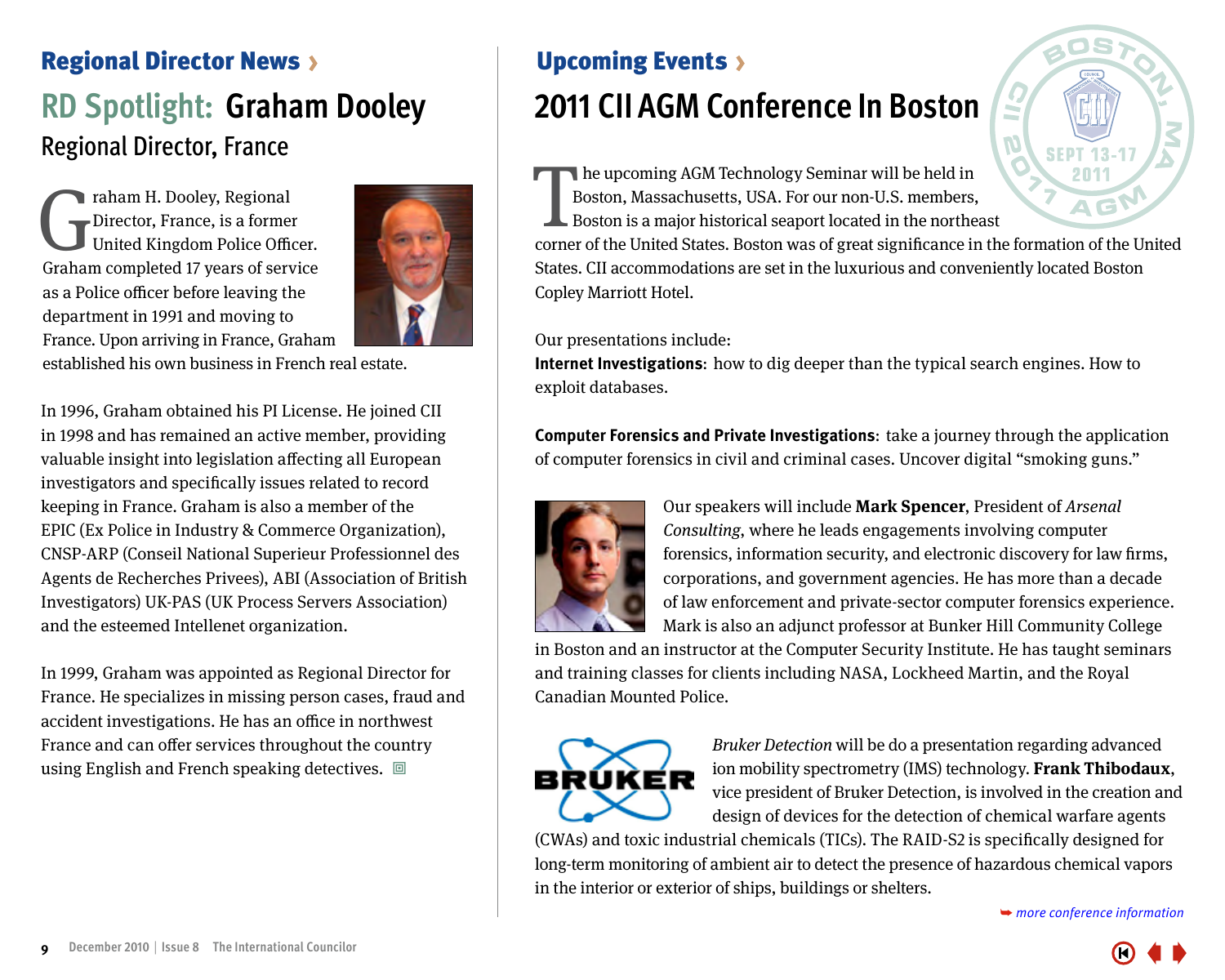### <span id="page-9-0"></span>SAVE THESE DATES

- *■* **Monday, September 12, 2011** Golf Event | Granite Links Golf Club at Quarry Hills 12:00 pm – 4:00 pm
- t **Tuesday, September 13** Welcome Reception Top of the Hub 7:00 pm – 9:00 pm





*■* **Wednesday, September 14 · Group Event** (Options A – E | 9:00 am – 5:00 pm)

Option A: Spirit of Boston



Option B: Hop on–Hop off Option C: Boston Duck Tour Trolley Tour





Option E: Walking-Freedom Trail Option F: Segway Tours Option G: Museum of Science









t **Thursday, September 15**

Spousal/Partner Tour | 10:00 am – 5:00 pm

Option A: Boston Red Sox Game

Option B: Broadway Across America



Option C: Couples Massage at the Bella Sante – the Spa on Newbury





*<b>#* Friday, September 16 Spousal/Partner Shopping Event | 10:00 am – 3:00 pm

Option A: Shopping at Copley Plaza



Option B: Shopping on Option C: Shopping at Quincy Market Newbury Street



*■* **Saturday, September 17** 



Cocktail Reception and Gala Dinner | 6:30 pm to Midnight Options: Rowe's Wharf Sea Grille, Smith & Wollensky, The Palm, Number 9 Park, 33 Restaurant & Lounge, The Capital Grille, Anthony's Pier 4